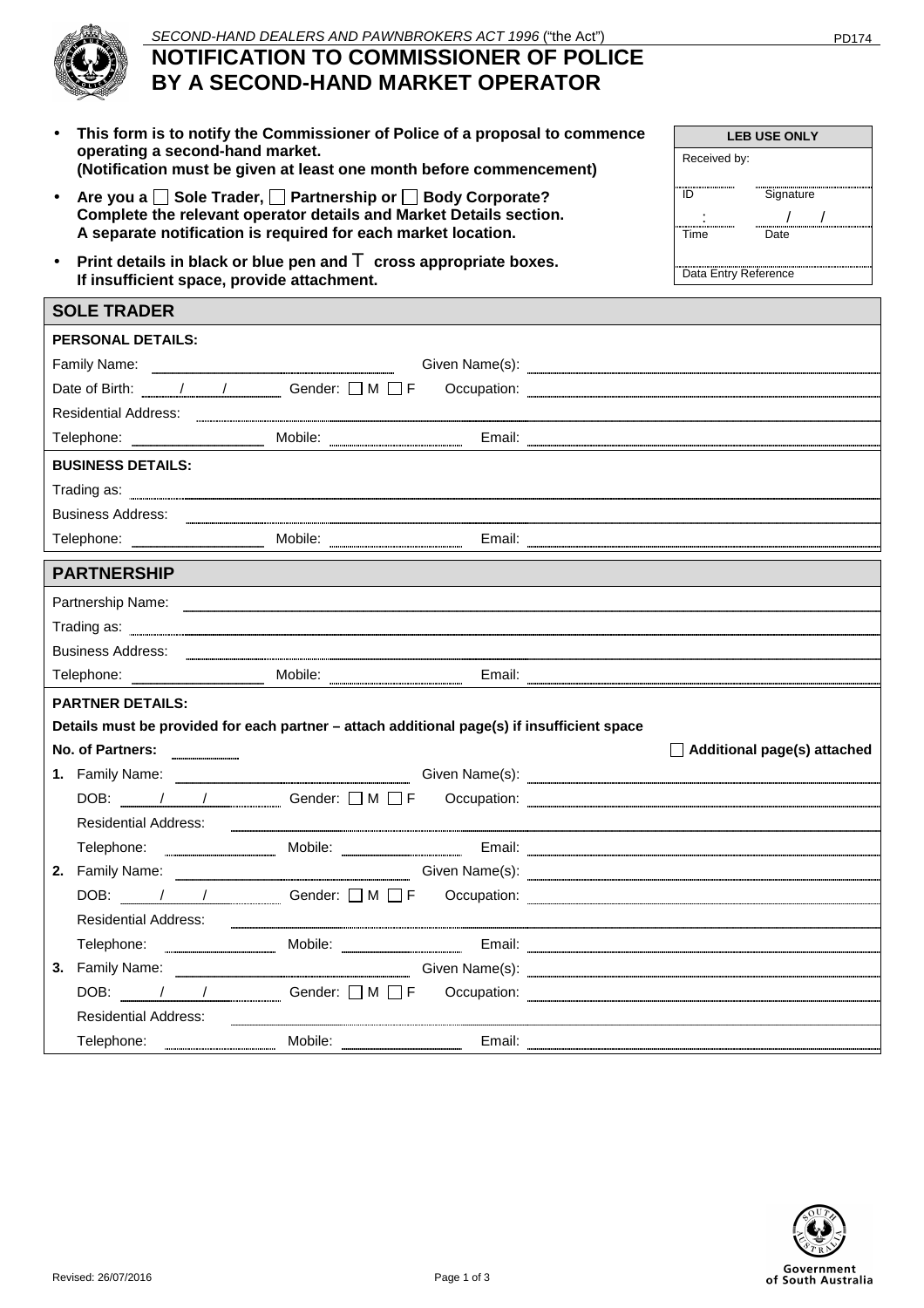## **South Australia Police NOTIFICATION TO COMMISSIONER OF POLICE BY A SECOND-HAND MARKET OPERATOR**

| Company Name: company Name: company Name: company Name: company Name: company Name: company Name: company Name: company Name: company Name: company Name: company Name: company Name: company Name: company Name: company Name       |                                                                                                                           |            |                                                                                                                                                                                                                                     |  |  |  |
|--------------------------------------------------------------------------------------------------------------------------------------------------------------------------------------------------------------------------------------|---------------------------------------------------------------------------------------------------------------------------|------------|-------------------------------------------------------------------------------------------------------------------------------------------------------------------------------------------------------------------------------------|--|--|--|
|                                                                                                                                                                                                                                      |                                                                                                                           |            |                                                                                                                                                                                                                                     |  |  |  |
|                                                                                                                                                                                                                                      |                                                                                                                           |            |                                                                                                                                                                                                                                     |  |  |  |
|                                                                                                                                                                                                                                      |                                                                                                                           |            |                                                                                                                                                                                                                                     |  |  |  |
| Address of Registered Corporate Office: <b>Community Contract Contract Contract Contract Contract Contract Control Contract Contract Contract Contract Contract Contract Contract Contract Contract Contract Contract Contract C</b> |                                                                                                                           |            |                                                                                                                                                                                                                                     |  |  |  |
| <b>DIRECTOR DETAILS:</b>                                                                                                                                                                                                             |                                                                                                                           |            |                                                                                                                                                                                                                                     |  |  |  |
|                                                                                                                                                                                                                                      |                                                                                                                           |            | Details must be provided for each director of the body corporate - attach additional page(s) if insufficient space                                                                                                                  |  |  |  |
| No. of Directors:                                                                                                                                                                                                                    |                                                                                                                           |            | $\Box$ Additional page(s) attached                                                                                                                                                                                                  |  |  |  |
|                                                                                                                                                                                                                                      |                                                                                                                           |            |                                                                                                                                                                                                                                     |  |  |  |
|                                                                                                                                                                                                                                      |                                                                                                                           |            | DOB: / / / Gender: D M D F Occupation: Web Theorem Contains the Contact of Sender: D M D F Occupation:                                                                                                                              |  |  |  |
| Residential Address:                                                                                                                                                                                                                 |                                                                                                                           |            |                                                                                                                                                                                                                                     |  |  |  |
|                                                                                                                                                                                                                                      |                                                                                                                           |            | Telephone: Mobile: Mobile: Email: Email: Email: Allephone: Email: Allephone: Allephone: Allephone: Allephone: Allephone: Allephone: Allephone: Allephone: Allephone: Allephone: Allephone: Allephone: Allephone: Allephone: Al      |  |  |  |
|                                                                                                                                                                                                                                      |                                                                                                                           |            | 2. Family Name: <u>Electronic Communication</u> Civen Name(s): Electronic Communications and the settlement of the settlement of the settlement of the settlement of the settlement of the settlement of the settlement of the sett |  |  |  |
|                                                                                                                                                                                                                                      |                                                                                                                           |            |                                                                                                                                                                                                                                     |  |  |  |
| <b>Residential Address:</b>                                                                                                                                                                                                          |                                                                                                                           |            |                                                                                                                                                                                                                                     |  |  |  |
|                                                                                                                                                                                                                                      |                                                                                                                           |            | Telephone: www.www.www.www.mail.com/mail.com/mail.com/mail.com/mail.com/mail.com/mail.com/mail.com/mail.com/mail.com/mail.com/mail.com/mail.com/mail.com/mail.com/mail.com/mail.com/mail.com/mail.com/mail.com/mail.com/mail.c      |  |  |  |
|                                                                                                                                                                                                                                      |                                                                                                                           |            |                                                                                                                                                                                                                                     |  |  |  |
| <b>MARKET DETAILS (THIS SECTION MUST BE COMPLETED BY ALL OPERATORS)</b>                                                                                                                                                              |                                                                                                                           |            |                                                                                                                                                                                                                                     |  |  |  |
| Name in which market will be operated:                                                                                                                                                                                               |                                                                                                                           |            |                                                                                                                                                                                                                                     |  |  |  |
|                                                                                                                                                                                                                                      |                                                                                                                           |            |                                                                                                                                                                                                                                     |  |  |  |
|                                                                                                                                                                                                                                      |                                                                                                                           |            |                                                                                                                                                                                                                                     |  |  |  |
|                                                                                                                                                                                                                                      | Location(s) and address(es) at which market will be held: (e.g. car park, town high school, main street, local town etc.) |            |                                                                                                                                                                                                                                     |  |  |  |
|                                                                                                                                                                                                                                      |                                                                                                                           |            |                                                                                                                                                                                                                                     |  |  |  |
| 1.                                                                                                                                                                                                                                   |                                                                                                                           |            |                                                                                                                                                                                                                                     |  |  |  |
|                                                                                                                                                                                                                                      |                                                                                                                           |            |                                                                                                                                                                                                                                     |  |  |  |
| 2.                                                                                                                                                                                                                                   |                                                                                                                           |            |                                                                                                                                                                                                                                     |  |  |  |
|                                                                                                                                                                                                                                      |                                                                                                                           |            |                                                                                                                                                                                                                                     |  |  |  |
| 3.                                                                                                                                                                                                                                   |                                                                                                                           |            |                                                                                                                                                                                                                                     |  |  |  |
|                                                                                                                                                                                                                                      |                                                                                                                           |            |                                                                                                                                                                                                                                     |  |  |  |
| 4.                                                                                                                                                                                                                                   |                                                                                                                           |            |                                                                                                                                                                                                                                     |  |  |  |
|                                                                                                                                                                                                                                      |                                                                                                                           |            |                                                                                                                                                                                                                                     |  |  |  |
| Is the proposed market to be operated on a continuing basis?                                                                                                                                                                         |                                                                                                                           | $\Box$ Yes | $\Box$ No                                                                                                                                                                                                                           |  |  |  |
|                                                                                                                                                                                                                                      |                                                                                                                           |            | Time and days / dates when market will be operated: (e.g. 9am - 1pm 18/2/14; 8am - 4pm on first and third Sundays each month,                                                                                                       |  |  |  |
| commencing January 2015 etc.)                                                                                                                                                                                                        |                                                                                                                           |            |                                                                                                                                                                                                                                     |  |  |  |
|                                                                                                                                                                                                                                      |                                                                                                                           |            |                                                                                                                                                                                                                                     |  |  |  |
|                                                                                                                                                                                                                                      |                                                                                                                           |            |                                                                                                                                                                                                                                     |  |  |  |
|                                                                                                                                                                                                                                      |                                                                                                                           |            |                                                                                                                                                                                                                                     |  |  |  |
|                                                                                                                                                                                                                                      |                                                                                                                           |            |                                                                                                                                                                                                                                     |  |  |  |
| Address(es) at which records will be kept:                                                                                                                                                                                           |                                                                                                                           |            |                                                                                                                                                                                                                                     |  |  |  |
|                                                                                                                                                                                                                                      |                                                                                                                           |            |                                                                                                                                                                                                                                     |  |  |  |
|                                                                                                                                                                                                                                      |                                                                                                                           |            |                                                                                                                                                                                                                                     |  |  |  |
|                                                                                                                                                                                                                                      |                                                                                                                           |            |                                                                                                                                                                                                                                     |  |  |  |